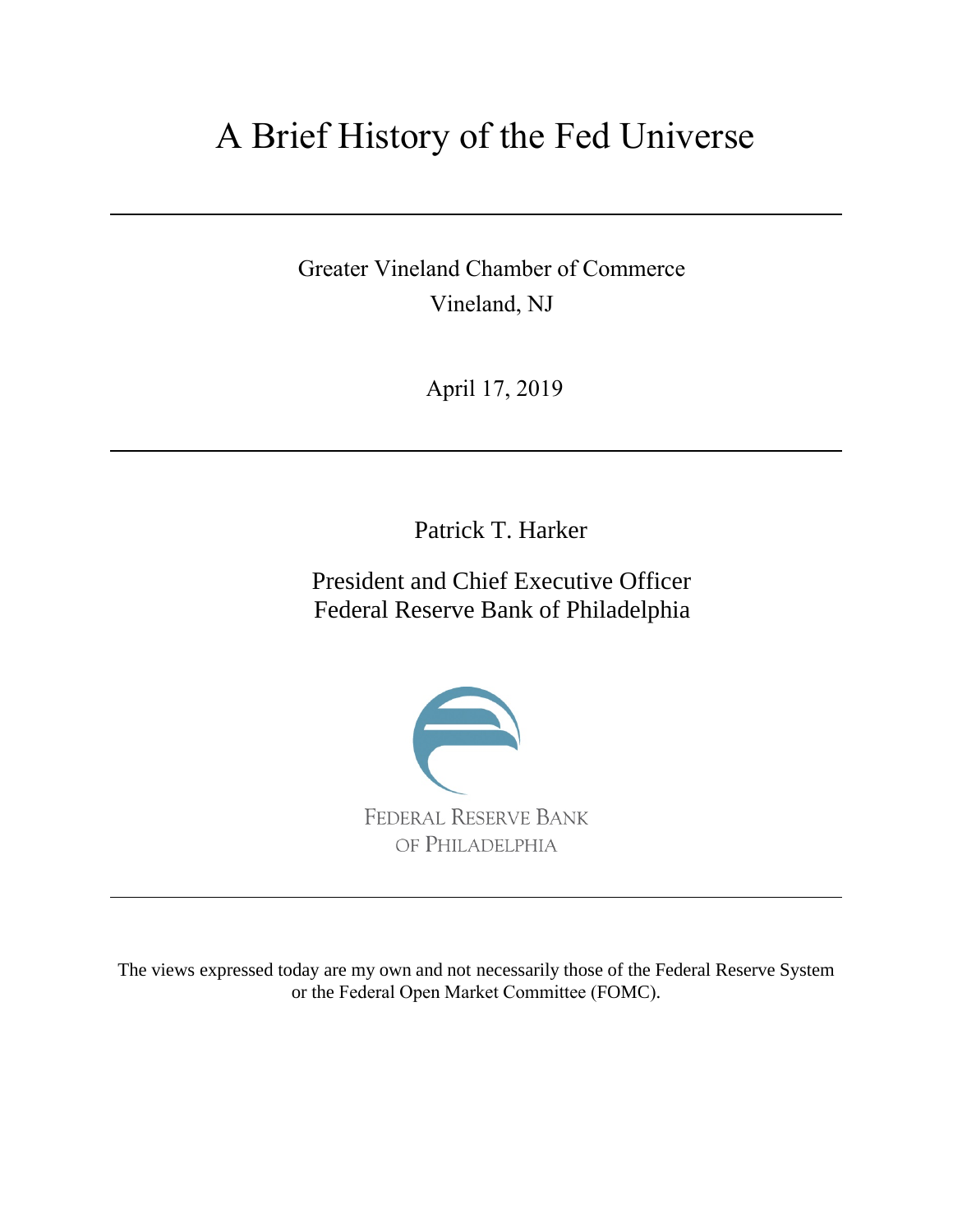## **A Brief History of the Fed Universe**

Greater Vineland Chamber of Commerce

Vineland, NJ

April 17, 2019

Patrick T. Harker President and Chief Executive Officer Federal Reserve Bank of Philadelphia

Before I begin, I'd like to do two things.

First, I want to congratulate the Chamber on its centennial year — happy anniversary.

Second, I want to address the elephant in the room. It might be better to avoid such a divisive subject in these polarized times, but I think it's better to face controversy head-on. So I venture in, bravely posing the question: Is Vineland the dandelion capital of the country or the egg capital?

This has been a subject of internal debate at the Philadelphia Fed for weeks now, and Wikipedia supports both camps.

So please, by a show of hands, help us start the healing: dandelion or egg?

Now that that's settled, I'll turn to something almost as important: the economy.

At an event like this, I'd normally give an economic update and discuss what that means for my policy outlook, and I intend to do that. But I've also been asked to give a Fed primer for anyone who's not 100 percent familiar with the history and functions of the Federal Reserve. If you count yourself among them, you're in very good company. It can be a byzantine and complicated system, and I remember being surprised, as a newly minted member of the board of directors, at the scope of the Fed's work — it's more than just interest rates.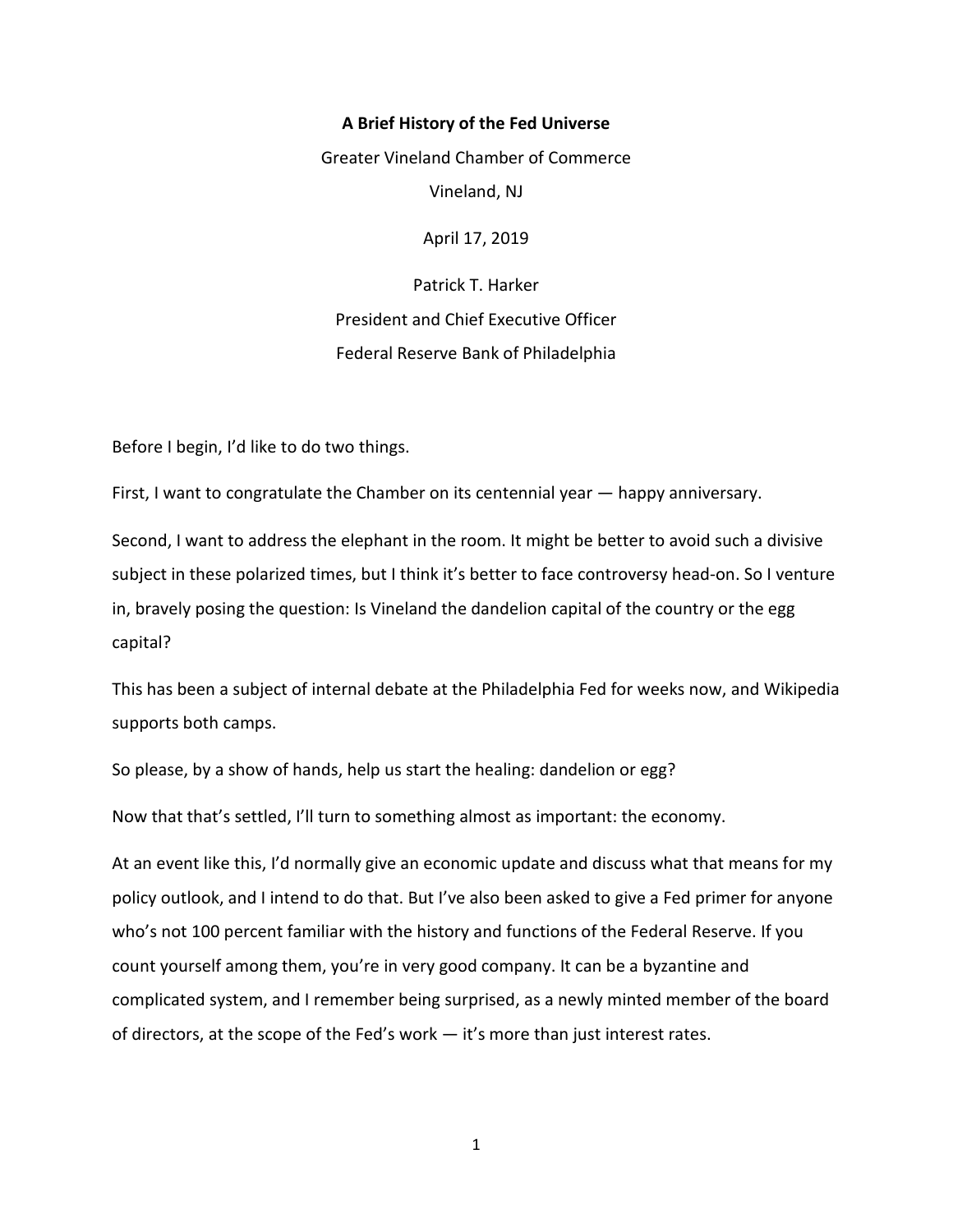With that in mind, I'll give a quick intro to how the Federal Reserve came to be and what it is we do, then give the requisite outlook with some added context.

And I will start with the most important aspect of Fed history and tradition, which is the standard disclaimer: The views I express today are mine alone and do not necessarily reflect those of anyone else in the Federal Reserve System.

#### **The Federal Reserve System**

With that done, a brief history. It's probably safe to say that a central bank like the Federal Reserve could only happen in America. That's because its structure reflects a deep and longstanding battle of ideological wills that are foundational to our national existence.

The Fed has only existed for a little over a century. Compare that with the Bank of England, which has been around since 1694, or the Riksbank, Sweden's national bank, which was established a few decades before that. Of course, those were sovereign nations much earlier than we were, but the Federal Reserve Act was passed in 1913 — not exactly the dawn of the republic. So why is that?

Without going too far down the historical rabbit hole, there were, in fact, attempts — and successes — at central banking in the United States before the Fed. But their rise and fall reflected those competing ideological forces: On one side were those who wanted the stability and economic advantage wrought by a central bank, while the other housed those who fundamentally distrusted centralized power. This was at the heart of our founding: Federalism and Republicanism. Hamilton and Jefferson. Dandelion and egg.

Before the 20th century, we had two real central banking successes — both in Philadelphia, by the way — which we imaginatively refer to as the First and Second Banks of the United States. Both had 20-year charters when they were established, and both faced political climates that were hostile to their renewal when the time came — which meant both were left to expire.

That philosophical tension never went away. But in the late 1800s, a series of booms and busts culminated in the Panic of 1907, and the need for a central bank became clear. The Federal Reserve was born.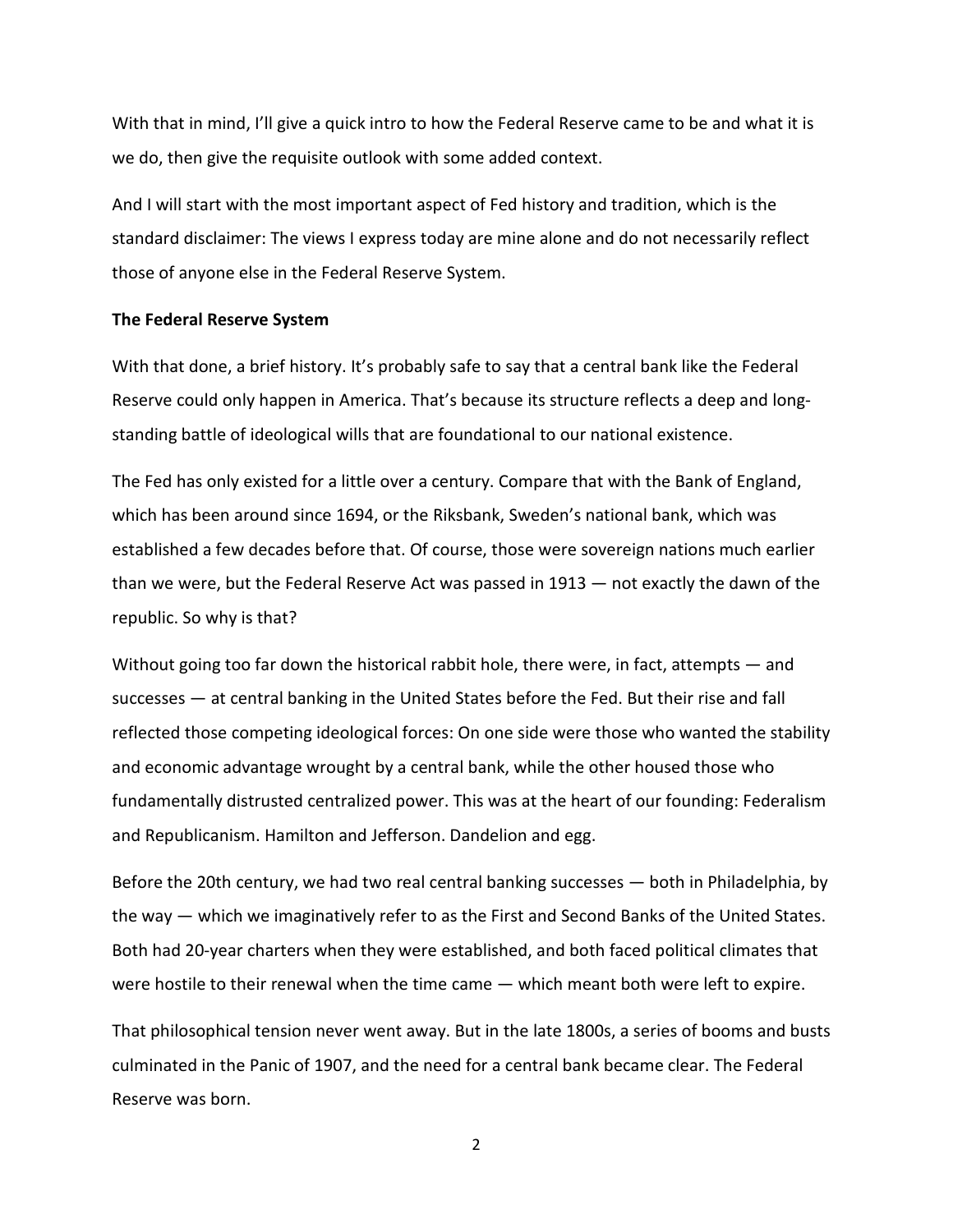Again, I will spare you the extensive details, but the important part is the result: a decentralized central bank. A compromise between those two underpinning viewpoints.

At its center is the Board of Governors in Washington D.C., which is where the Chair sits and is what most people think of when they hear "The Fed." But there are also 12 District Banks around the country, each an independent entity with its own president and board of directors. People often ask what it's like to work for Jay Powell, or Janet Yellen before him. But the thing is, I don't. I work for our board and our District.

That unique Fed structure gives us a better view of the realities on the ground  $-$  the United States is a vast and complicated economic machine, but it is fundamentally made up of a collection of micro-economies across the cities, towns, and communities that blanket the country.

The regional Banks bring the viewpoints of our Districts when we meet in D.C. to formulate monetary policy, which we do roughly every six weeks at the Federal Open Market Committee, or FOMC. Again, that local perspective is crucial, because we're making policy at a national level, and the size and scope of the U.S. economy can flatten the peaks and valleys we see in different areas.

In those meetings, we discuss monetary policy and, at the end, we vote. The governors are permanently in a voting position, as is the president of the New York Fed. The rest of us rotate in — I'm up in 2020, and despite the fact that you'd never know who's in rotation until the last 30 seconds of a two-day meeting, people will be a lot more interested in what I have to say come January …

Congress outlined a "dual mandate" of price stability and maximum employment for the Federal Reserve, which is again unusual for central banks, most of which focus solely on inflation. The Fed also regulates banks, processes payments, and conducts economic research.

And  $-$  the part that never gets enough attention, in my opinion  $-$  we do research and work to help strengthen our local economies. As I said, each of the Banks are independent entities, which means we have the freedom to tailor our work to our own area's needs. While all Feds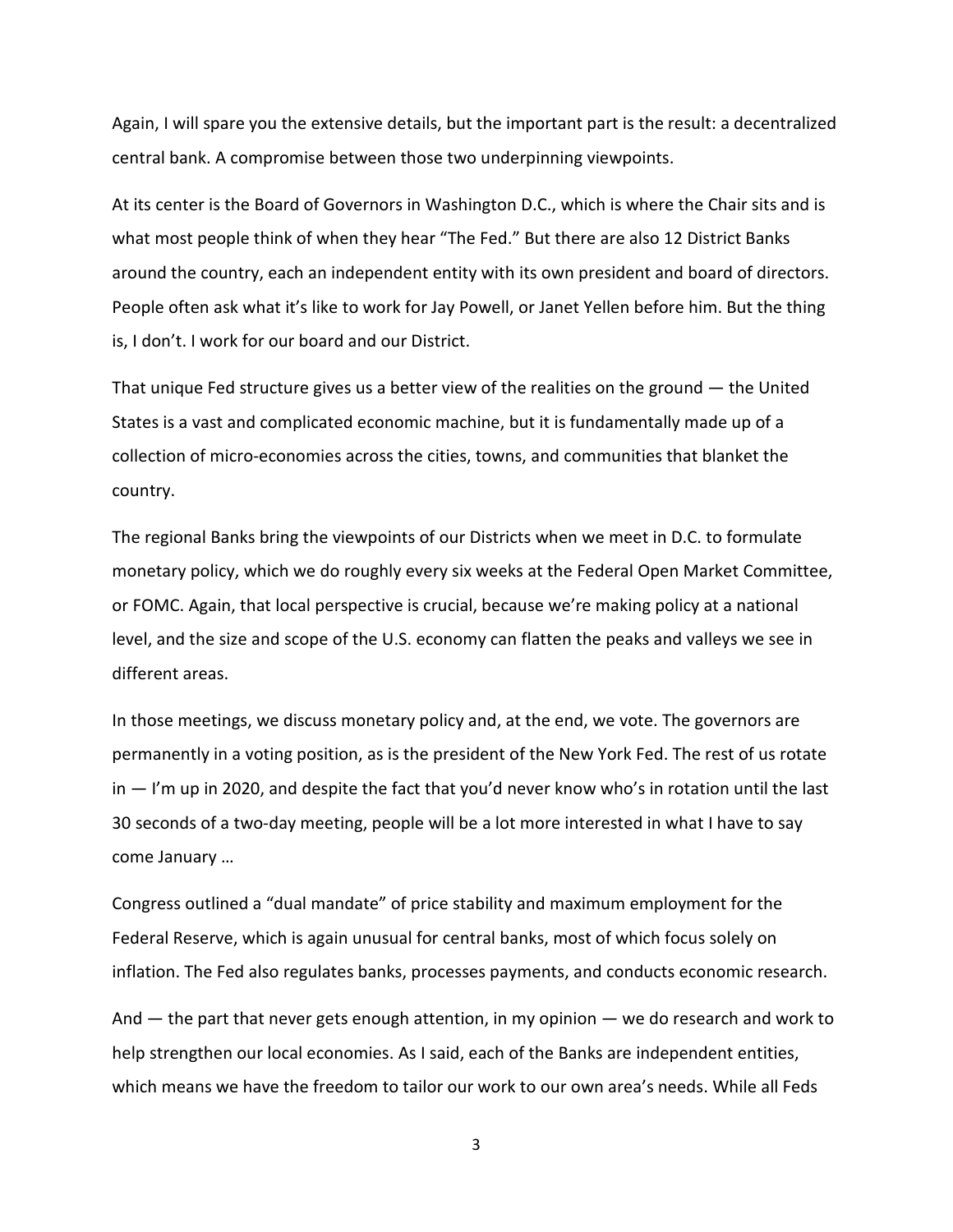have a community development function, each of us executes it in a different way. At the Philadelphia Fed, we've created the Economic Growth & Mobility Project (EGMP), which focuses on what we think are the three foundational aspects of economic mobility: job creation — that is, stable, well-paid jobs that lead to financial security; workforce development — that is, education and training for people to get those jobs; and infrastructure, which includes everything from housing to transportation to broadband.

The Fed can't make grants or finance projects; it's not in our congressional remit. What we can do is bring people together and offer sound research. So with the EGMP, we're forming partnerships around our District to help address systemic issues in what we call Research in Action Labs.

The first of those was in northeastern Pennsylvania, where they did have one of those three pillars — a lot of jobs at fulfillment centers — but were struggling with another: infrastructure. Those centers are located outside of town, and the region was built like most of America in the latter half of the 20th century: constructed to bring commuters from the suburbs and outskirts into the city, not the other way around. So we worked with local partners, and they came up with a collective set of solutions that worked for them  $-$  launching pilot programs, establishing a council on equitable transit, and making transportation a priority in the area.

That part is crucial: The Fed can offer research, data, and support, but communities are the ones that understand their own unique needs. Our job is to offer our research and convening power, and to share projects' data and results with anyone who might benefit. We've already heard from communities that have issues similar to northeastern Pennsylvania, asking how they can do something similar. Now that we've helped with the program, we can share a blueprint.

Different Banks also sometimes specialize in particular research areas. Obviously, Dallas does a lot on energy markets. New York has a special focus on international financial markets. In Philadelphia, our area of expertise is consumer credit: cards, household debt, student loans, etc.

So that's the Fed overview. We do a lot of things other than monetary policy.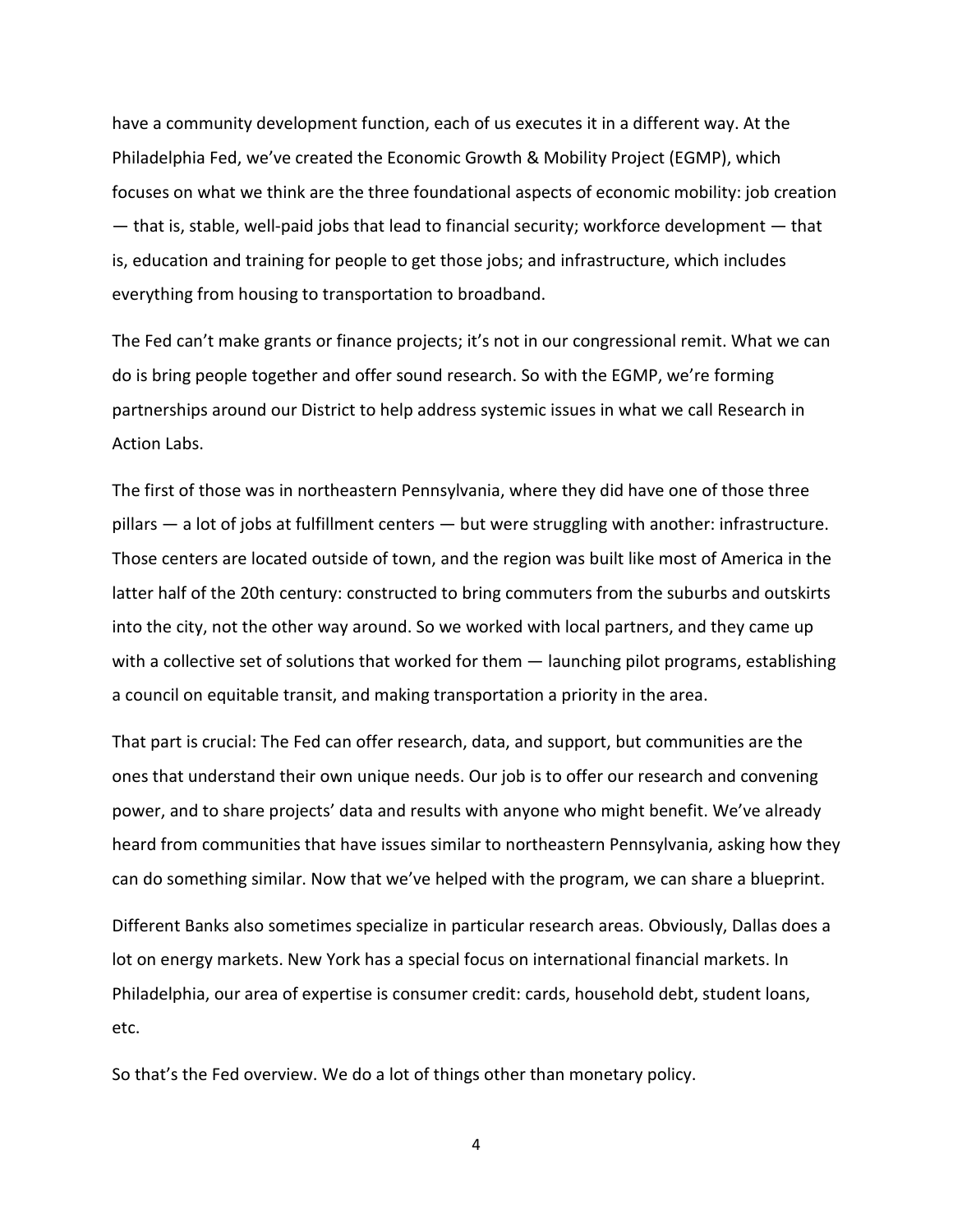For instance, we use our research to share our economic outlooks.

## **The Outlook**

Turning to the first part of our mandate, "maximum employment" means, more or less, that if you're looking for a job, you can find one relatively easily. That comes with some caveats, including that it doesn't necessarily mean you'll find the job you *want*, and, obviously, this is nowhere near a technical term. In fact, somewhere, a cold shiver just ran down an economist's spine … But by a colloquial measure, that's what we mean.

The unemployment rate will never be zero. People naturally leave jobs and come in and out of the labor force, and we expect some level of unemployment to reflect that. We think about a sort of happy medium, where jobs are available but not so abundant that it starts to put upward pressure on inflation; we refer to this as the "natural rate" of unemployment. It's important to note that the natural rate is elusive – it's more easily evaluated in the rearview mirror, and even then it's not concrete enough for consensus, but we do have estimates. Most economists currently put that measure somewhere around 4½ percent. So by contrast, the current unemployment rate of 3.8 percent is relatively low. I actually see that rate moving further down this year  $-$  somewhere around the  $3\frac{1}{2}$  percent range  $-$  before edging back up a few tenths of a percentage point.

Job creation is another metric that garners a lot of attention, and the last two months' data definitely made a few headlines. February's initial number made headlines at 20,000 — though it's now been revised up to 33,000 — because it was much lower than expected, and much, much lower than other months. March, on the other hand, was a robust 190,000 — which has been more or less the average number over the last half-year or so.

These numbers illustrate the persistent Fed mantra of data dependency. First, it's important to take a medium-term view, and not let one report or data series derail an outlook. Second, the dismal science is not exact. If you look at economic predictions from a year or two ago, a lot of them had job creation slowing significantly by now — my own included. But the labor market has shown remarkable strength, and its continued tightening has surprised a lot of experts. So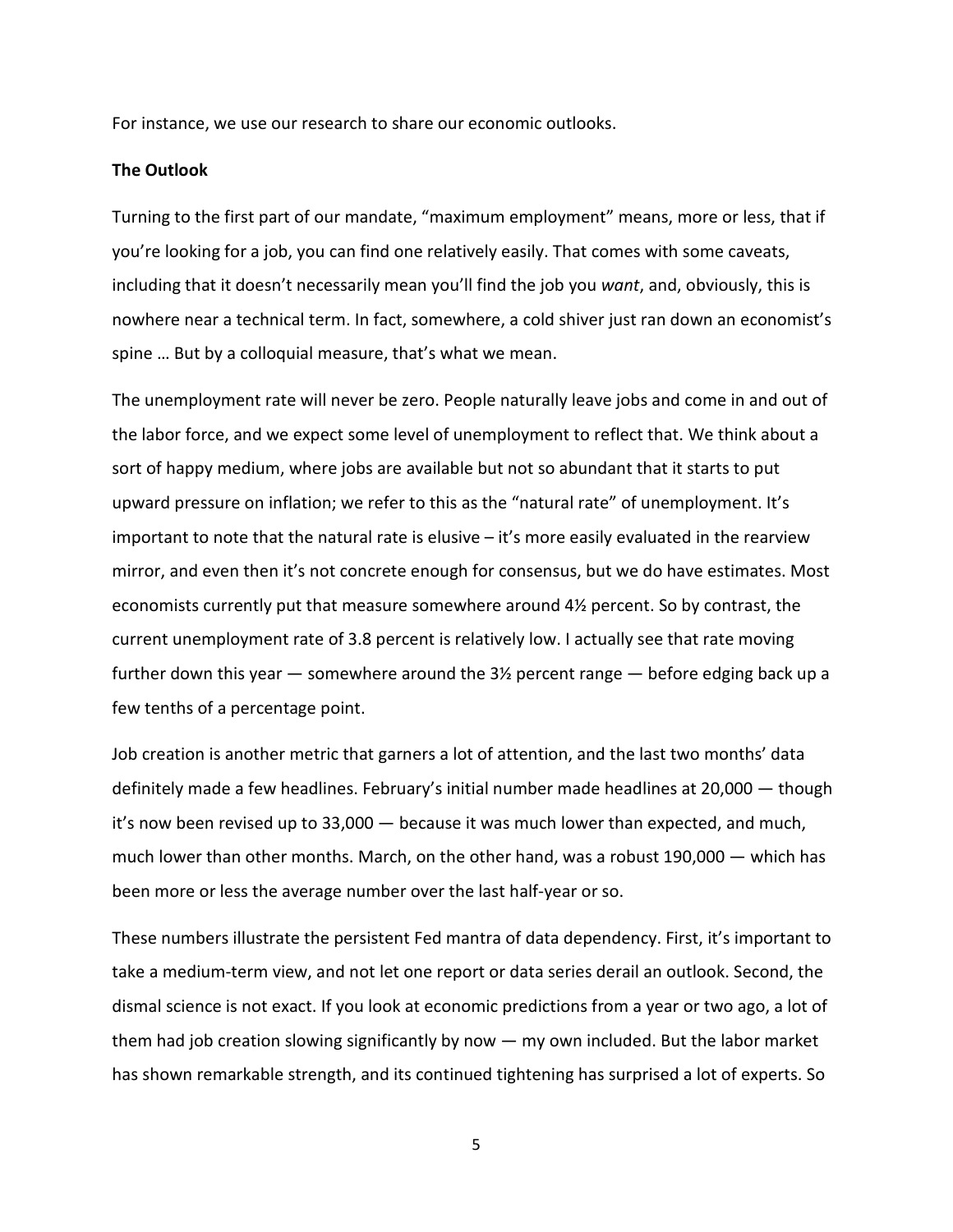it's important to be patient as the data roll in, and not jump to conclusions on the basis of one round — or even a generally agreed-upon prediction. We want the data to confirm it.

Turning to price stability, the Fed has a goal of 2 percent inflation. That's enough for the economy to grow at a healthy pace without price changes causing discernable friction in the economy.

After several years of running persistently below our preferred 2 percent target, inflation finally started running about that rate. In recent months, it's edged back down somewhat.

I see inflation averaging slightly higher than 2 percent this year and next. Again, my focus is on the medium-term average, and what I'm watching in particular is inflation's trajectory — that is, not just its direction, but the speed at which it travels.

As with all things policy related, I'll be driven by the data. In particular, I'm giving weight to core inflation for a better view of the fundamentals, as fluctuations in energy prices are likely to affect the headline metric.

Turning finally to GDP, I see growth a bit above 2 percent for 2019, and around 2 percent next year, which I see as trend.

That number is disappointing to a lot of people. But it's important to remember that we're on track for the longest economic expansion on record, and it's coming in the context of very low unemployment and low and stable inflation. In that setting, continued steady growth is not what I'd call "disappointing."

There are, of course, some risks to watch for, and I'm keeping an eye on global developments, growth abroad, and trade.

Another risk that's been discussed is the yield curve, a part of which inverted last month. Again, a primer for the uninitiated. The yield curve shows the difference between the return on bonds with various lifespans — in general, shorter-term bonds tend to have lower returns while the longer terms yield more. Economists refer to the premium on short-maturity Treasuries as "the money premium," reflecting the idea that they have many of the features of money. The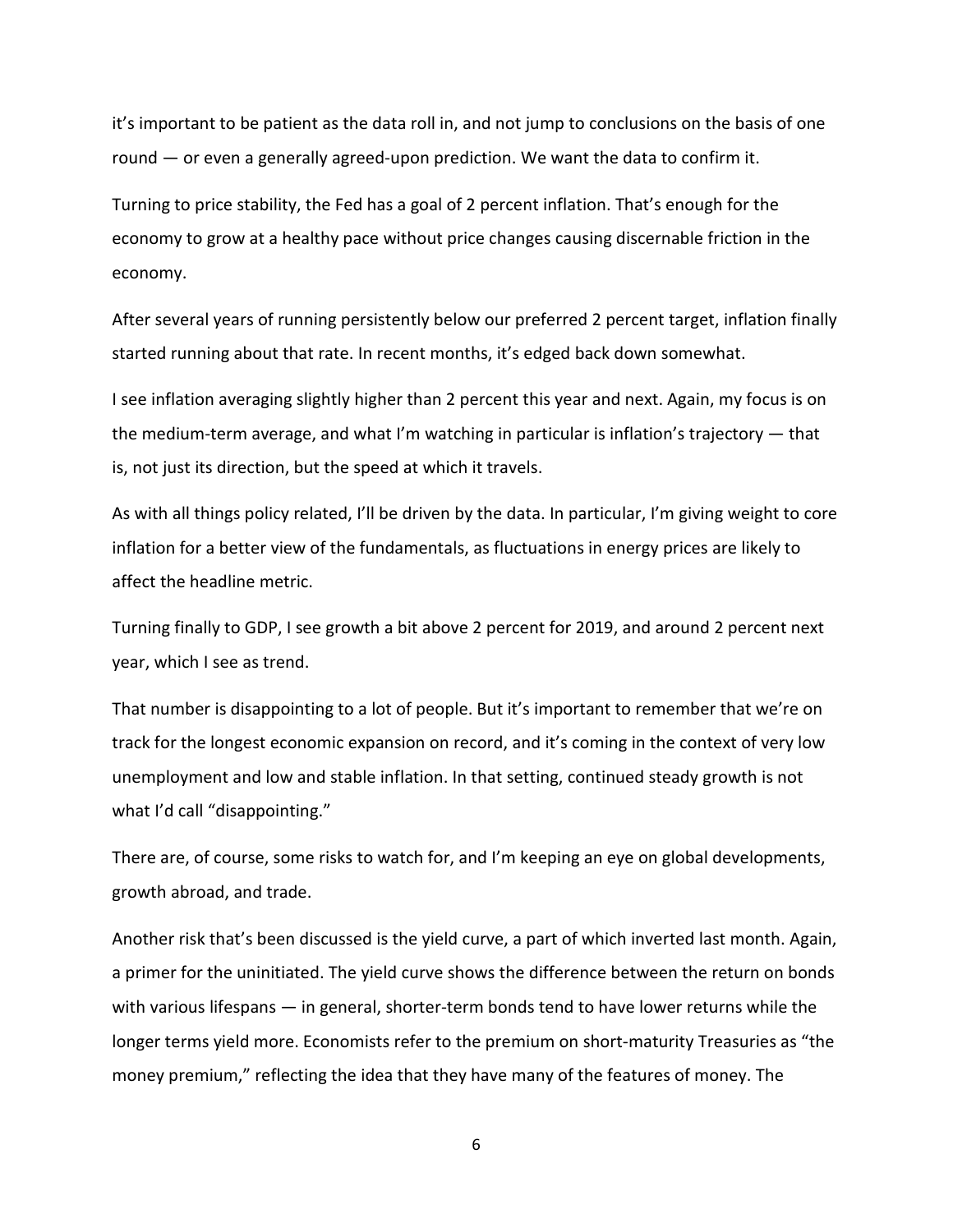normal shorthand would be to say that they're more liquid than long-term securities, but that money-like quality is something that investors are willing to pay for in the form of lower returns.

So normally, there is an upward tilt to the yield curve. Long-term rates reflect expectations of *future* short-term rates; so if long-term rates fall below *current* short-term rates, it signals a market expectation that future rates will likely be lower than they are now — which happens when the economy gets weak and policymakers respond.

Try saying that last sentence five times fast.

With the yield curve discussion laid out, there are some mitigating factors to consider, because we're looking at a very different economic playing field than we have in the past. The Fed's balance sheet is still historically large, which may be affecting long-term yields. And while inversions in the yield curve do appear to have a relationship with downturns, correlation does not equal causation, and that inversion is not an absolute predictor.

Ultimately, my views are shaped by multiple indicators, and there are certainly aspects of the economy — the strength of the labor market, for instance — that point to a fundamentally sound U.S. economy.

Accounting for all those factors — a strong labor market, muted inflation, sustained moderate growth, and the penumbra of uncertainty — I continue to be in wait-and-see mode, and my outlook for rates remains, at most, one hike for 2019 and one for 2020.

## **The Fed's Balance Sheet**

I just mentioned the Fed's balance sheet, which is yet another aspect of Fed policy and action that has captured attention lately, and the last issue I'll touch on before we head into Q&A.

I want to start by saying that while the balance sheet is an important part of the policy discussion, it's not indicative of our monetary policy *stance*.

A final primer, this one on the balance sheet: In the wake of the global financial crisis and the Great Recession, the Fed turned to what we call "unconventional" monetary policy.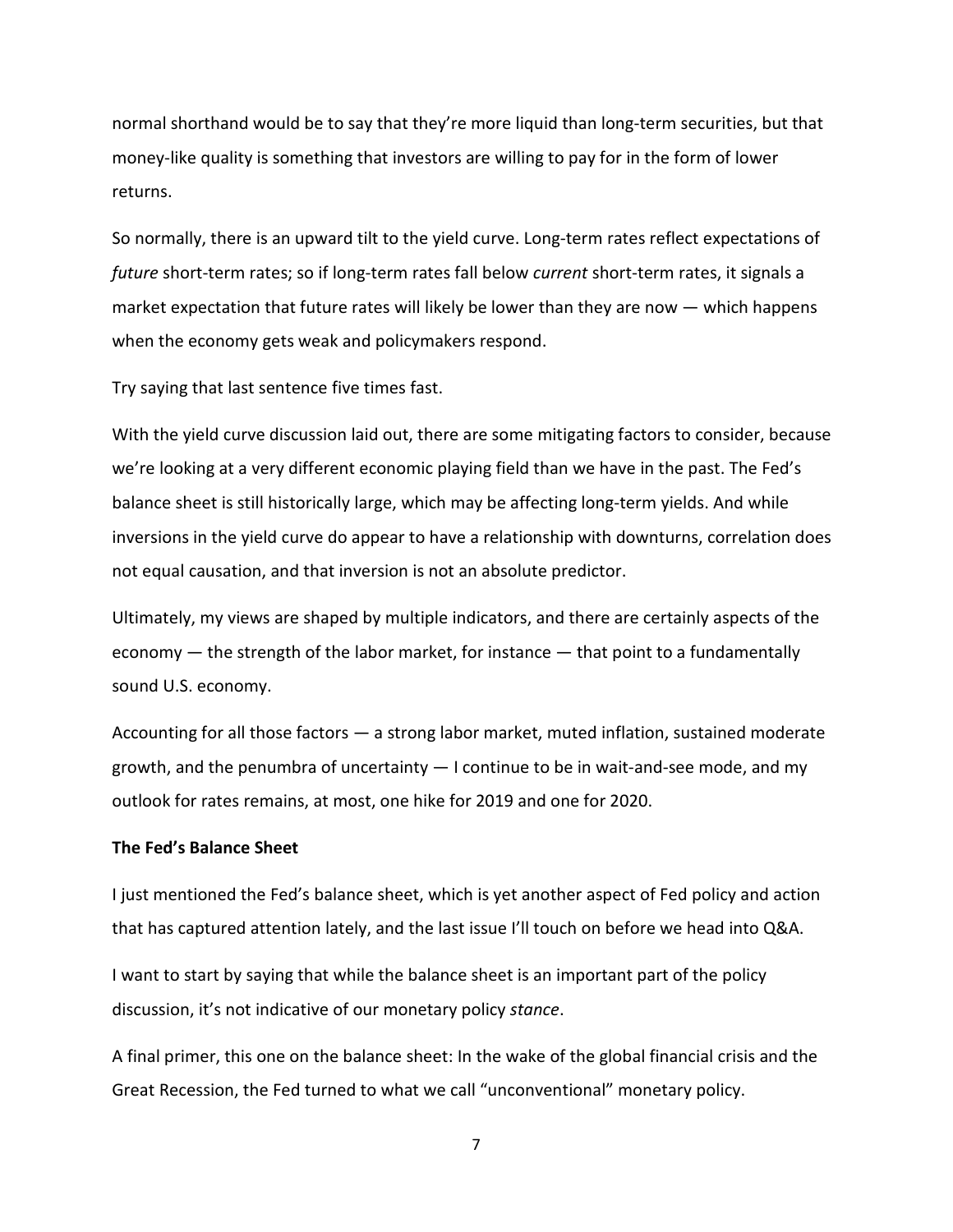Our conventional means of conducting monetary policy is the federal funds rate. Lower rates can encourage economic activity while higher rates can help prevent overheating. But in 2008, the economy was severely damaged, and when the Fed lowered rates to essentially zero, it still needed help. We had to go beyond our usual toolkit and turned to large-scale asset purchases, which was a program better known as quantitative easing, or QE. QE involved buying assets on a larger scale and venturing into longer-term Treasuries along with mortgage-backed securities, or MBS. After three rounds of QE, the balance sheet — which was roughly \$900 billion before the crisis — had swelled to \$4.5 trillion.

In late 2014, we stopped the purchases, and kept the balance sheet constant by reinvesting the proceeds as they came to maturity. A year later, the FOMC voted for the first modest rate hike, signaling the first baby steps toward normalization. After three more increases to the federal funds rate, the FOMC was ready to start looking at bringing the balance sheet into the normalization process, voting in September of 2017 to start the unwinding process the following month.

At that point, the size of the balance sheet was larger than we'd ever seen, and the MBS in particular rendered its makeup different than it was before the crisis: Assets were made up primarily of those Treasuries and MBS, while the liability side overwhelmingly consisted of paper currency and bank reserves and balances.

The means of unwinding the balance sheet were straightforward: We could either stop reinvesting the securities as they come to maturity or sell them on the open market. We opted for the former, with gradually increasing caps on the amounts that were not redeemed. This helped us attain the gradual, predictable, and thoroughly boring process that we're aiming for.

Which brings us to 2019. At the March FOMC meeting, we said that we intend to end the balance sheet runoff in September. Once we do so, we'll reinvest paydowns from MBS subject to a cap of \$20 billion per month — into Treasuries, which reflects our long-standing plans to hold primarily Treasuries in our portfolio.